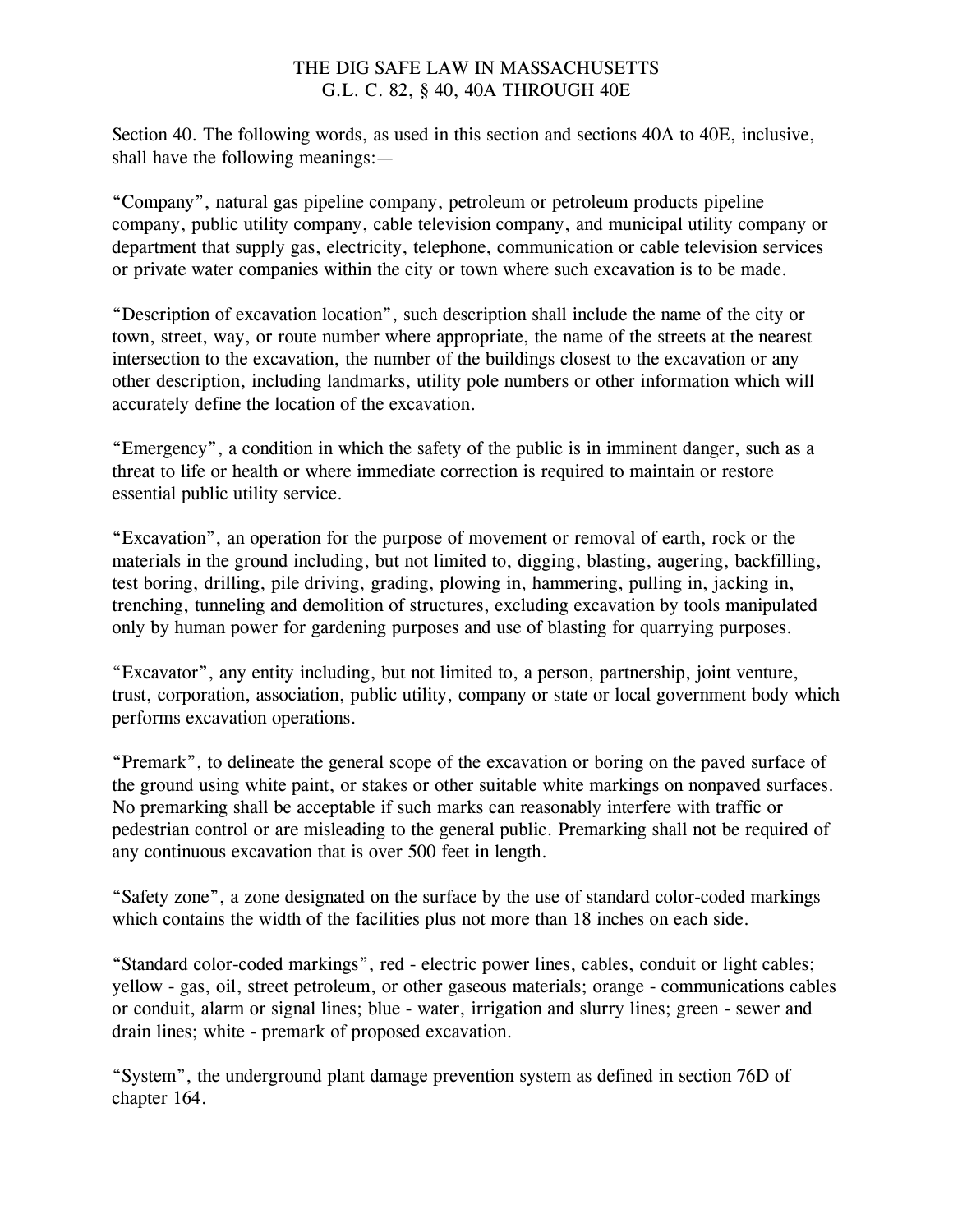Section 40A. No excavator installing a new facility or an addition to an existing facility or the relay or repair of an existing facility shall, except in an emergency, make an excavation, in any public or private way, any company right-of-way or easement or any public or privately owned land or way, unless at least 72 hours, exclusive of Saturdays, Sundays and legal holidays but not more than 30 days before the proposed excavation is to be made, such excavator has premarked not more than 500 feet of the proposed excavation and given an initial notice to the system. Such initial notice shall set forth a description of the excavation location in the manner as herein defined. In addition, such initial notice shall indicate whether any such excavation will involve blasting and, if so, the date and the location at which such blasting is to occur.

The notice requirements shall be waived in an emergency as defined herein; provided, however, that before such excavation begins or during a life-threatening emergency, notification shall be given to the system and the initial point of boring or excavation shall be premarked. The excavator shall ensure that the underground facilities of the utilities in the area of such excavation shall not be damaged or jeopardized.

In no event shall any excavation by blasting take place unless notice thereof, either in the initial notice or a subsequent notice accurately specifying the date and location of such blasting shall have been given and received at least 72 hours in advance, except in the case of an unanticipated obstruction requiring blasting when such notice shall be not less than four hours prior to such blasting. If any such notice cannot be given as aforesaid because of an emergency requiring blasting, it shall be given as soon as may be practicable but before any explosives are discharged.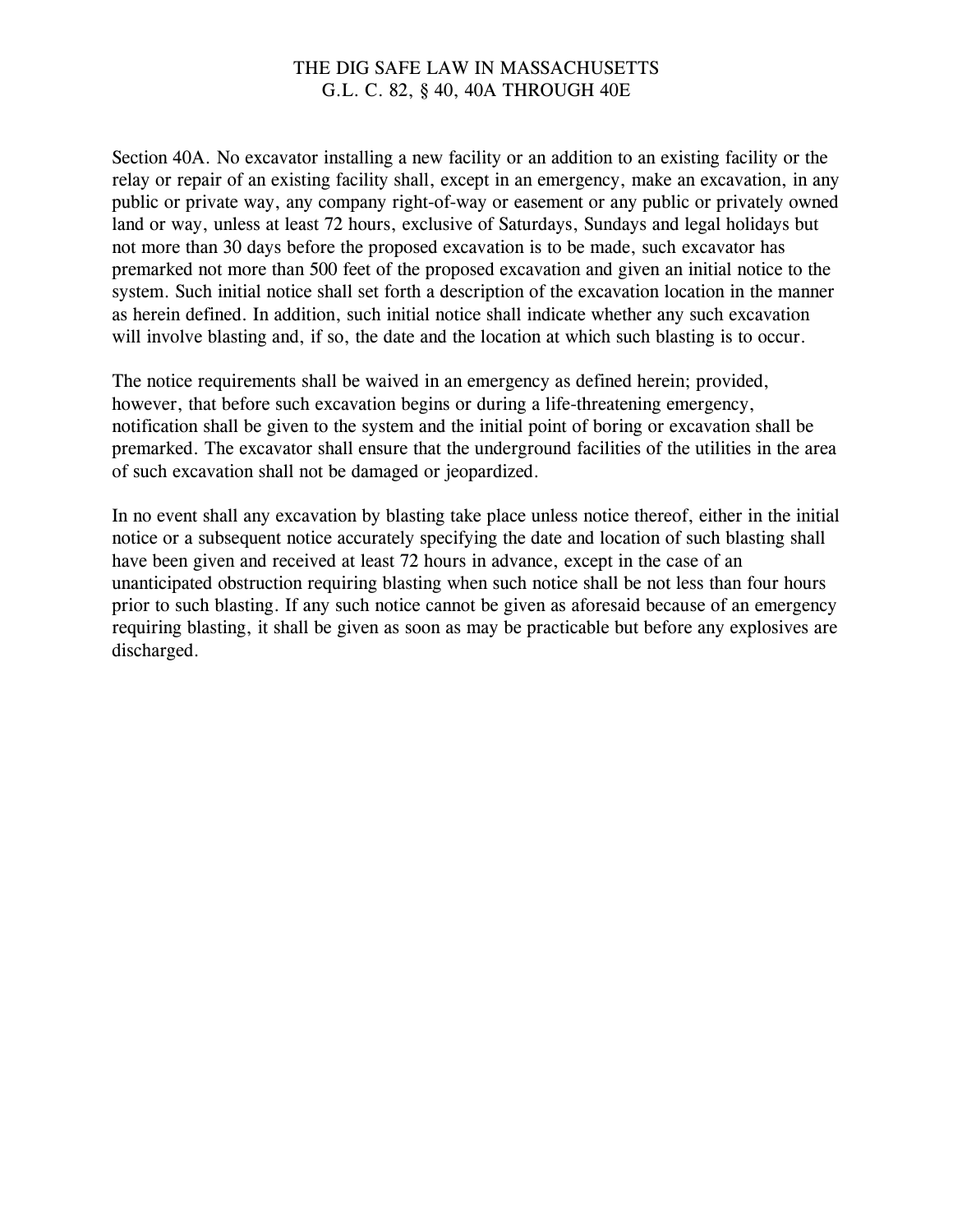Section 40B. Within 72 hours, exclusive of Saturdays, Sundays and legal holidays, from the time the initial notice is received by the system or at such time as the company and the excavator agree, such company shall respond to the initial notice or subsequent notice by designating the location of the underground facilities within 15 feet in any direction of the premarking so that the existing facilities are to be found within a safety zone. Such safety zone shall be so designated by the use of standard color-coded markings. The providing of such designation by the company shall constitute prima facie evidence of an exercise of reasonable precaution by the company as required by this section; provided, however, that in the event that the excavator has given notice as aforesaid at a location at which because of the length of excavation the company cannot reasonably designate the entire location of its facilities within such 72 hour period, then such excavator shall identify for the company that portion of the excavation which is to be first made and the company shall designate the location of its facilities in such portion within 72 hours and shall designate the location of its facilities in the remaining portion of the location within a reasonable time thereafter. When an emergency notification has been given to the system, the company shall make every attempt to designate its facilities as promptly as possible.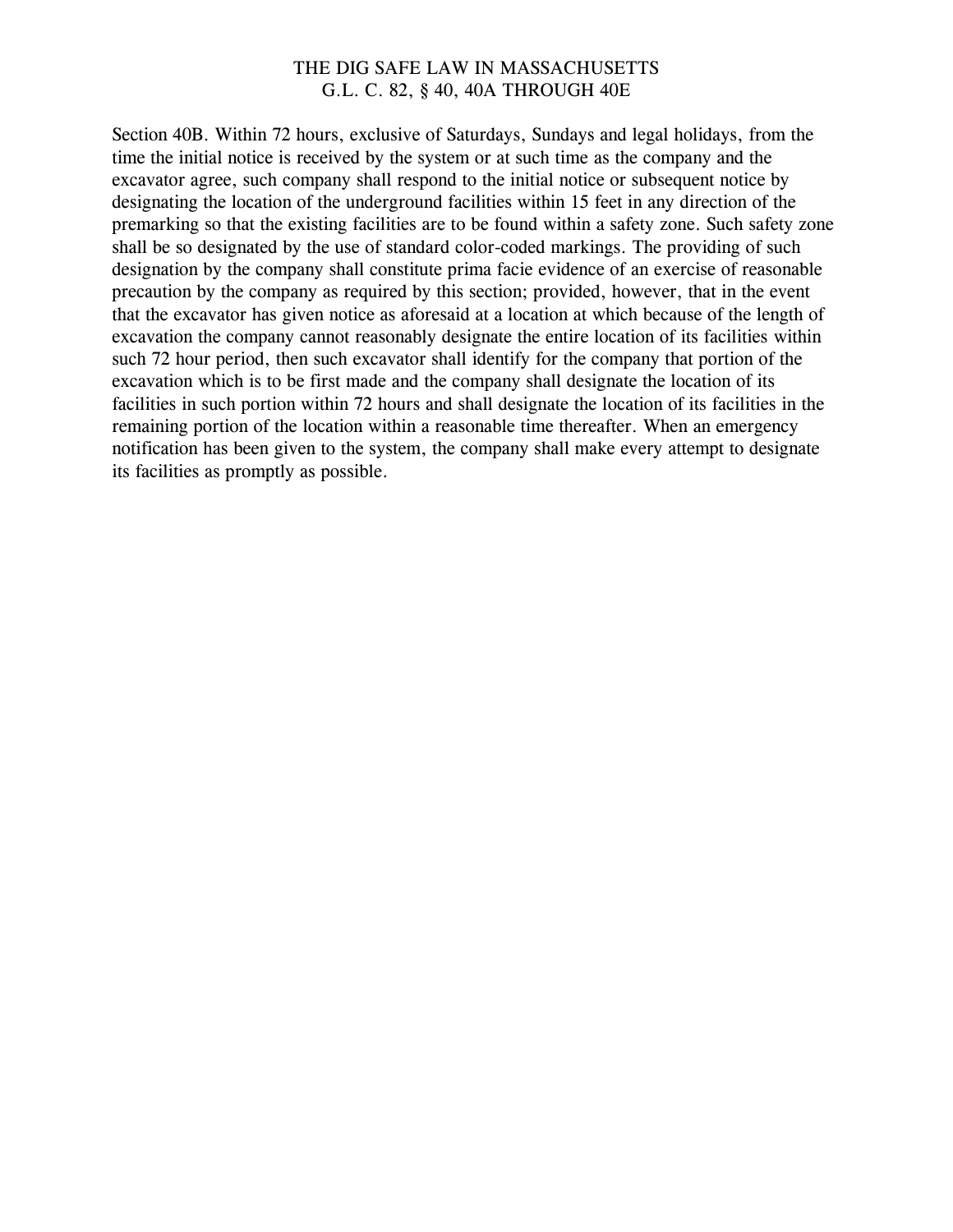Section 40C. After a company has designated the location of its facilities at the location in accordance with section 40B, the excavator shall be responsible for maintaining the designation markings at such locations, unless such excavator requests remarking at the location due to the obliteration, destruction or other removal of such markings. The company shall then remark such location within 24 hours following receipt of such request.

When excavating in close proximity to the underground facilities of any company when such facilities are to be exposed, non-mechanical means shall be employed, as necessary, to avoid damage in locating such facility and any further excavation shall be performed employing reasonable precautions to avoid damage to any underground facilities including, but not limited to, any substantial weakening of structural or lateral support of such facilities, penetration or destruction of any pipe, main, wire or conduit or the protective coating thereof, or damage to any pipe, main, wire or conduit.

If any damage to such pipe, main, wire or conduit or its protective coating occurs, the company shall be notified immediately by the excavator responsible for causing such damage.

The making of an excavation without providing the notice required by section 40A with respect to any proposed excavation which results in any damage to a pipe, main, wire or conduit, or its protective coating, shall be prima facie evidence in any legal or administrative proceeding that such damage was caused by the negligence of such person.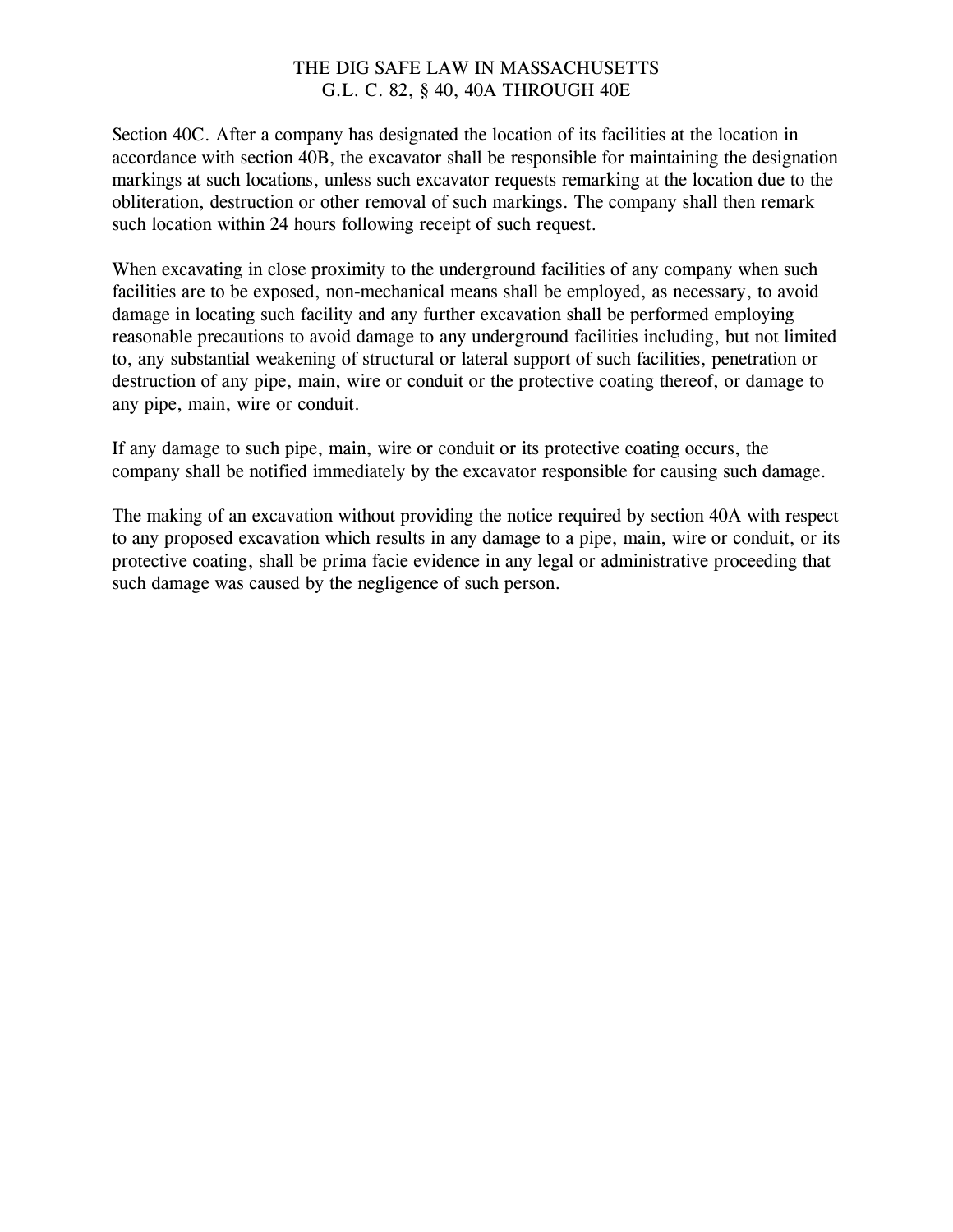Section 40D. Nothing in this section shall affect or impair local ordinances or by-laws requiring a permit to be obtained before excavation in a public way or on private property; but notwithstanding any general or special law, ordinance or by-law to the contrary, to the extent that any permit issued under the provisions of the state building code or state fire code requires excavation by an excavator on a public way or on private property, the permit shall not be valid unless the excavator notifies the system as required pursuant to sections 40 and 40A, before the commencement of the excavation, and has complied with the permitting requirements of chapter 82A.